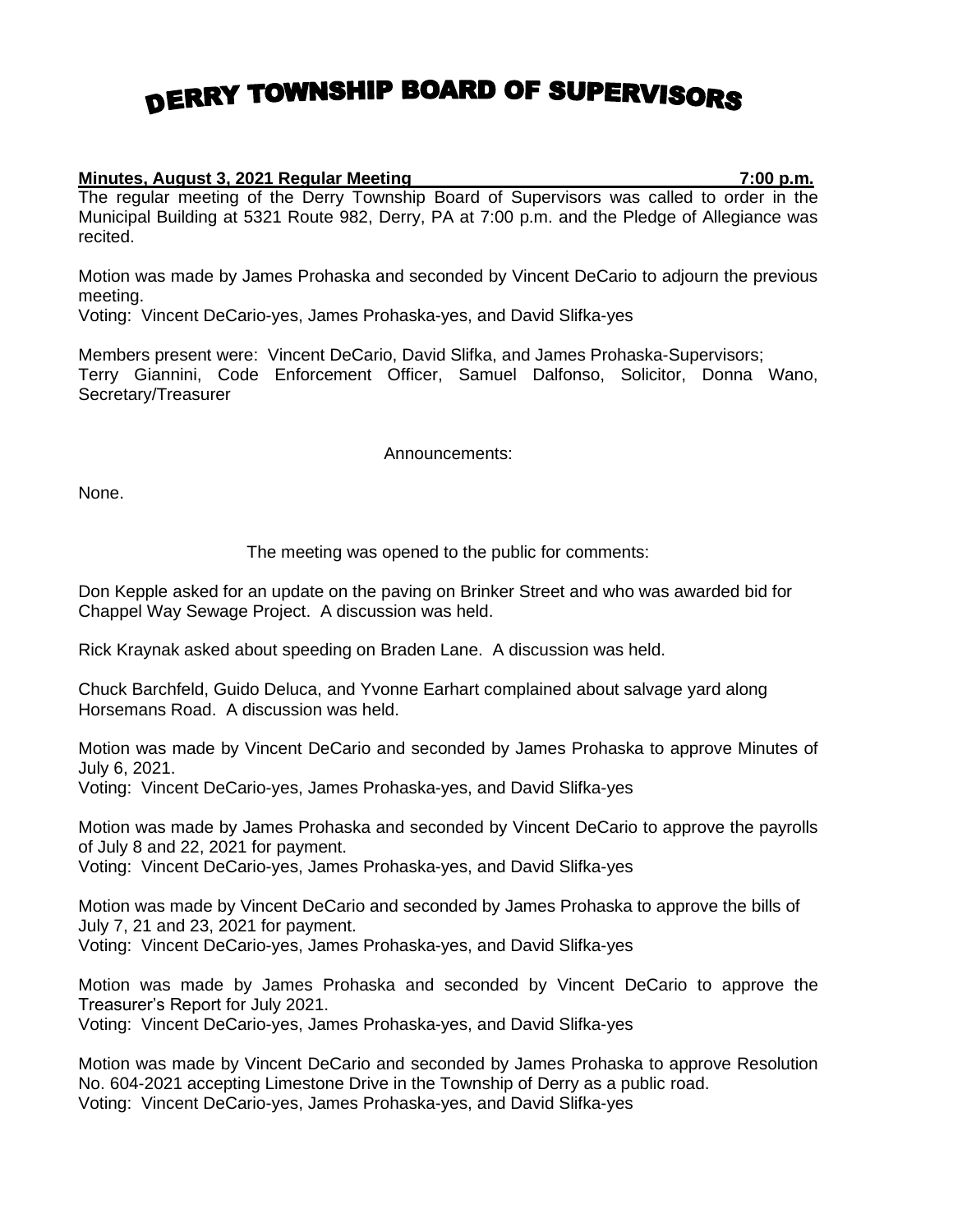Motion was made by James Prohaska and seconded by Vincent DeCario to approve Resolution No. 605-2021 to authorize the condemnation of a portion of the real estate located at 219 Meadow Drive, Latrobe, Pennsylvania as permitted by the Eminent Domain and Second Class Township Codes for the purpose of installing a storm water sewer line. Voting: Vincent DeCario-yes, James Prohaska-yes, and David Slifka-yes

Motion was made by Vincent DeCario and seconded by James Prohaska to dispose of 4 pieces of equipment: (2) Huber-Warco 3-Wheel Rollers, (1) Galion Grader and (1) 1989 Mack Tandem Truck.

Voting: Vincent DeCario-yes, James Prohaska-yes, and David Slifka-yes

Motion was made by James Prohaska and seconded by Vincent DeCario to approve the Cochran Subdivision on Gaston Drive contingent upon the approval of the Westmoreland County Department of Planning:

Approval of this plan does not constitute acceptance of the streets as dedicated and laid out on said plan until they are developed to the Township's specifications at which time formal written notice of acceptance of dedication will be delivered by the Derry Township Board of Supervisors to the developer.

Voting: Vincent DeCario-yes, James Prohaska-yes, and David Slifka-yes

Motion was made by Vincent DeCario and seconded by James Prohaska to approve the Harbaugh Subdivision on 21<sup>st</sup> Street contingent upon the approval of the Westmoreland County Department of Planning:

Approval of this plan does not constitute acceptance of the streets as dedicated and laid out on said plan until they are developed to the Township's specifications at which time formal written notice of acceptance of dedication will be delivered by the Derry Township Board of Supervisors to the developer.

Voting: Vincent DeCario-yes, James Prohaska-yes, and David Slifka-yes

Motion was made by James Prohaska and seconded by Vincent DeCario to approve the Gradischek Subdivision on Toms Lane contingent upon approval of the Westmoreland County Department of Planning:

Approval of this plan does not constitute acceptance of the streets as dedicated and laid out on said plan until they are developed to the Township's specifications at which time formal written notice of acceptance of dedication will be delivered by the Derry Township Board of Supervisors to the developer.

Voting: Vincent DeCario-yes, James Prohaska-yes, and David Slifka-yes

Motion was made by Vincent DeCario and seconded by James Prohaska to approve the Village at Whispering Knoll Subdivision No. 10 on Crimson Street contingent upon the approval of the Westmoreland County Department of Planning:

Approval of this plan does not constitute acceptance of the streets as dedicated and laid out on said plan until they are developed to the Township's specifications at which time formal written notice of acceptance of dedication will be delivered by the Derry Township Board of Supervisors to the developer.

Voting: Vincent DeCario-yes, James Prohaska-yes, and David Slifka-yes